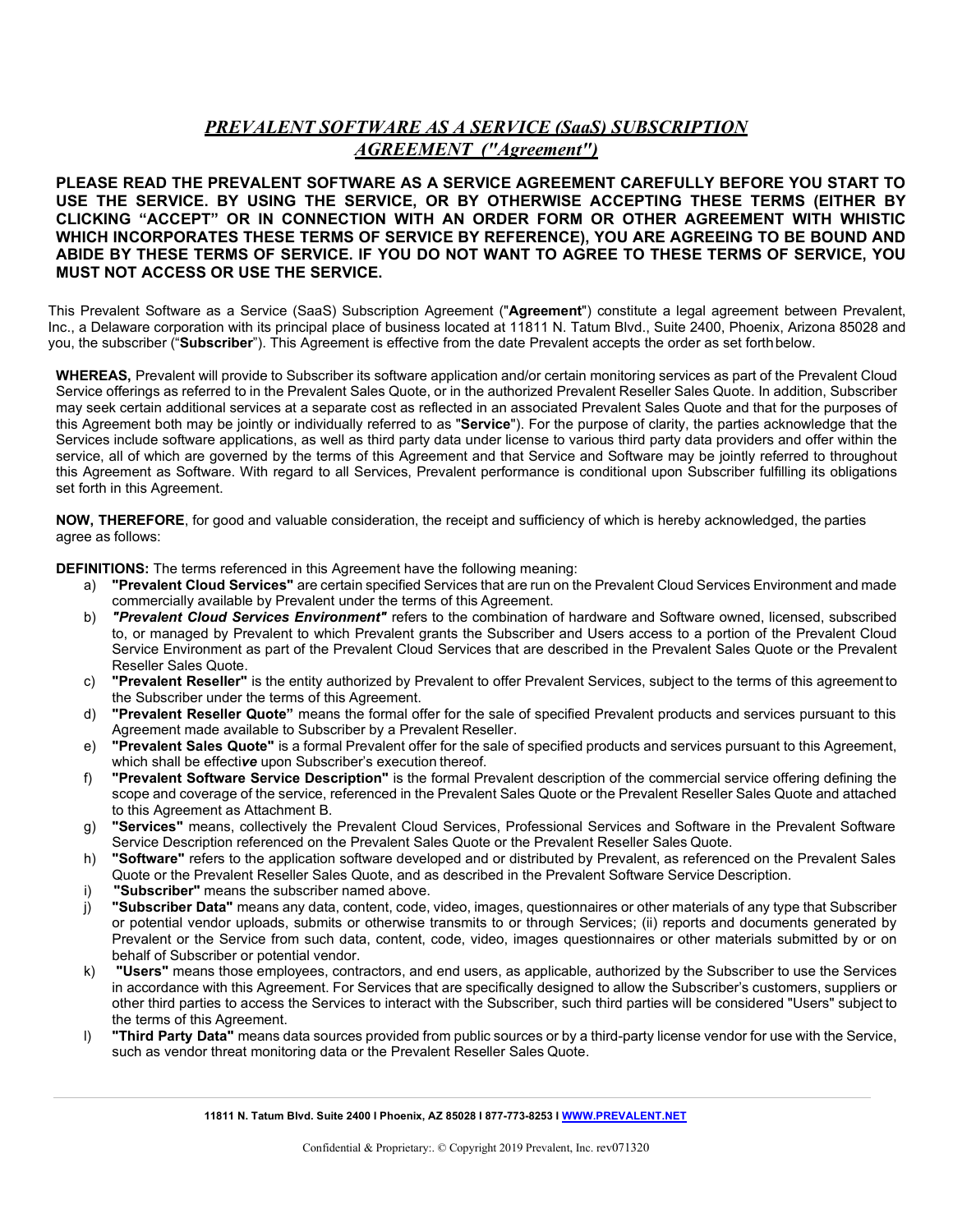## **ARTICLE I. SOFTWARE AS A SERVICE ("SaaS") END USER LICENSE AGREEMENT**

**1.1) SaaS End User License.** The Software provides the functionality as specified in the printed Prevalent Software Service Description and product documentation, Attachment B. The Software including any pre-existing data, are the proprietary property of Prevalent and its suppliers and Prevalent retains any and all rights, title and interest in and to the Software, including in all copies, improvements, enhancements, modifications and derivative works of the Software. Subscriber accepts and agrees to be bound by the terms of this Agreement which, upon execution, supersede any click wrap or click through terms in the event of any conflict.

**1.2) Third Party Data License.** The Software includes access to various confidential and proprietary Third Party Data that is utilized along with the Service as a comparative data source in processing the Subscriber Data and generating various reports and reporting data. This information is compiled from third party sources, including but not limited to, public records, user submissions, and other commercially available data sources. These sources may not be accurate or complete, or up-to-date and is subject to ongoing and continual change without notice. Neither Prevalent nor its Third Party Data sources make any representations or warranties regarding the data and assume no responsibility, for the accuracy, completeness, or currency of the data, or any decisions Subscriber makes based in whole or part on this data or information. This data and information is not a substitute for Subscriber's own judgment, professional advice, or the need to seek additional input and research before making any decisions and should **NOT** be used alone to make decisions. Subscriber shall use Third Party Data solely in connection with present or prospective credit, security, financial or risk management decisions regarding the business vendors to which the Subscriber inquiry relates. Moreover, Subscriber acknowledges that the Third Party Data: (i) will not be used in determining personal, family or household eligibility for obtaining credit or insurance; ii) nor shall it be used for employment purposes (but may be used when evaluating an individual as an independent consultant vendor); nor iii) for any other purpose governed by the Fair Credit Reporting Act. Subscribers will abide by all applicable laws as a condition for continued use of their Third Party Data. Third Party Data providers of Prevalent are shall be deemed to be 3rd party beneficiaries of this Agreement, solely with regard to their Third Party Data. Prevalent further represents they will use reasonable commercial efforts to: (i) help ensure the appropriateness of the Third Party Data before it is selected for use with the Service; (ii) to promptly remove Third Party Data from the Service that is identified as inaccurate data; and (iii) promptly advise Subscriber of known or suspected problems and/or concerns with Third Party Data.

**1.3 Software License Grant.** Except as otherwise expressly agreed upon in writing by the parties, and subject to Subscriber's compliance with the terms and conditions of this Agreement, Prevalent grants to Subscriber a non-exclusive, non-transferable license to use Software solely in Subscriber's internal business operations during the Subscription Term (as further defined in Section 1.8 below). Subscriber is provided a right to: (i) use the Software within the Prevalent Cloud Services Environment in accordance with the scope and term of the Agreement as specified below, which is offered as a Service; and (ii) produce reports for Subscriber's internal use. For the purpose of clarity, no third party may rely in any manner on the reports, results, recommendation work product provided by or generated through the Service, all work is provided for informational purposes solely for the benefit of the Subscriber. Subscriber rights to use the Service shall be limited to those expressly granted in this Agreement. All rights not expressly granted to Subscriber are retained by Prevalent. The Service is protected by copyright laws, trade secret, as well as laws and any applicable regulations and/or treaties related to other forms of intellectual property. Prevalent owns, or has the necessary rights in, all intellectual property rights in the Service. The license to use the Service is subject to these rights and to all the terms and conditions of this Agreement. Subscriber is granted only the nonexclusive, non-transferable right to use the Service and related user documentation solely on the hosted Prevalent Cloud Service Environment during the term of the License as specified in the Prevalent Sales Quote, and does not acquire any rights of ownership in such materials; and to use the reports and documents generated during the term of the License for Subscriber's internal historical and compliance purposes, on an "AS IS" without warranty of any kind, stated or implied, and provided all the materials, reports and documents will be treated as Confidential Information, in accordance with Section 2.6, notwithstanding the termination or expiration of this Agreement.

The Subscriber grants Prevalent the right to use, process, collect, copy, store, transmit, modify and create derivative works of Subscriber Data, in each case solely to the extent necessary to provide the applicable Service to Subscriber in accordance with this Agreement, for the duration of the Services period plus any additional post-termination period during which Prevalent provides the Subscriber with access to retrieve an export file of Subscriber's content, not to exceed 60 days. The license granted by this Agreement shall apply only for the number of user id's, or capacity (i.e. number of vendors etc.) provided for pursuant to the associated Prevalent Sales Quote , and shall only be valid for such time as the License term stated in the Prevalent Sales Quote remains in full force and effect; in the event Subscriber terminates or otherwise discontinues their use of the hosted Prevalent Cloud Service Environment with Prevalent, this license and Subscriber's right to use the Service shall terminate without further notice. Prevalent shall make only such copies of the Subscriber Data as may be necessary to perform its obligations under this Agreement or as otherwise part of its regular internal backup and/or disaster recovery practices. Subscriber shall take reasonable steps, including limiting access to user IDs and passwords, to limit access to the Software to those of its employees who are authorized to use the Software. Except in the case of Prevalent's negligence or willful misconduct or breach of any of its obligations under this Agreement, Subscriber remains responsible for any and all actions taken using Subscriber accounts and passwords, and Subscriber agrees to immediately notify Prevalent of any unauthorized use of which Subscriber becomes aware, or reasonably suspect.

The Subscriber agrees not to use or permit use of the Services, including by uploading, emailing, posting, publishing or otherwise transmitting any material, including the Subscriber Data, Service generated work product or report, or third party content, for any purpose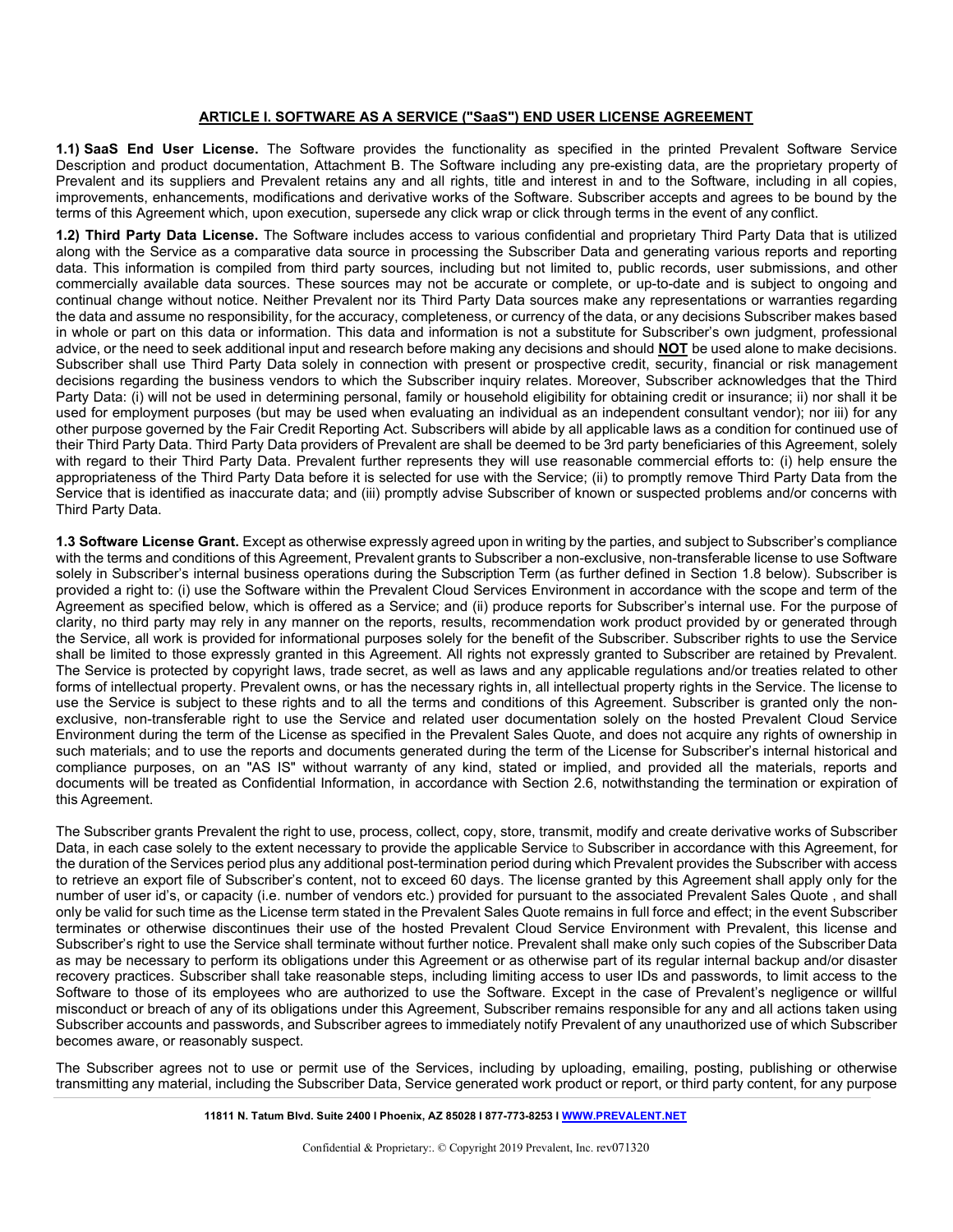that may (a) menace or harass any person or cause damage or injury to any person or property, (b) involve the publication of any materialthat it knows to be false, defamatory, harassing or obscene, (c) violate privacy rights or promote bigotry, racism, hatred or harm, (d) constitute unsolicited bulk e-mail, "junk mail", "spam" or chain letters; (e) constitute an infringement of intellectual property or other proprietary rights, (f) frame, scrape, link or mirror any content forming a part of the Service, other than Subscriber's own intranets or otherwise for its own internal use; (g) knowingly upload to the Service or use the Service to send or store viruses, worms, time-bombs, Trojan horses or other harmful or malicious code or (h) otherwise violate applicable laws, ordinances or regulations. In addition to any other rights afforded to Prevalent under this Agreement, Prevalent reserves the right, but has no obligation, to take remedial action if any material violates the foregoing restrictions, including the removal or disablement of access to such material. Prevalent shall have no liability to the Subscriber in the event that Prevalent takes such action. The Subscriber shall have sole responsibility for the accuracy, quality, integrity, legality, reliability, appropriateness and ownership of all of Subscriber Data.

**1.4) Restrictions on Transfer, Use, Alteration and Copying** Subscriber may not, without Prevalent's prior written consent, conduct, cause or permit the: (i) use, copying, modification, rental, lease, sublease, sublicense, or transfer of the Service except as expressly provided in this Agreement; (ii) creation of any derivative works based on the Service or its accompanying documentation including but not limited to translations, (iii) alteration of any files or libraries in any portion of the Service, or reproduction of the database portion or creation of any tables or reports relating to the database portion; (iv) reverse engineering, disassembly, or decompiling of the Service; (v) use of the Service in connection with service bureau, facility management, timeshare, service provider or like activity whereby Subscriber operates or uses the Service for the benefit of a third party; (vi) use of the Service, including any data, information or reports generated by the Service, by any party other than Subscriber and its subcontractors and agents acting on Subscriber's behalf and subject to the terms of this Agreement; or (vii) falsely imply any sponsorship or association with Prevalent. Any violation of this section shall result in immediate termination of this Agreement, which termination shall not be exclusive of other remedies available. Except for the purposes of training, translation, Subscriber's internal backup, operational support or internal distribution, Subscriber may not copy or allow others to copy any part of the user documentation or other printed material provided with the Service.

**1.5) Security.** Prevalent implements security procedures to help protect Subscriber Data from security attacks. However, subject to Prevalent's taking reasonable measures to secure Subscriber data for transport, Subscriber understand that use of the Services necessarily involves transmission of Subscriber Data over networks that are not owned, operated or controlled by Prevalent, and we are not responsible for any of Subscriber Data lost, altered, intercepted or stored across such networks, except to the extent caused by Prevalent's negligence or willful misconduct. Notwithstanding the foregoing, Prevalent acknowledges and confirms that it has in place and will maintain throughout the term of this Agreement appropriate technical and organizational measures to help secure against the accidental, unauthorized or unlawful processing, destruction, loss, damage or disclosure of Subscriber Data and adequate security programs and procedures to ensure that unauthorized persons or parties do not have access to any equipment used to process such information or data. Prevalent also agrees that it shall (i) scan the Services for any code or device which is designed or intended to impair the operation of any computer or database or prevent or hinder access to, or the operation of, any program or data, using detection software generally accepted in the industry, (ii) secure its computing environments according to generally accepted industry standards to ensure that the Services cannot be accessed by any unauthorized person or malicious software, and (iii) promptly remedy and notify Subscriber of any security breach of which it becomes aware or may reasonably suspect.

**1.6) Indemnity for Subscriber Data.** Subscriber shall bear sole responsibility for any information uploaded or supplied by Subscriber in connection with use of the Service, including but not limited to ensuring that the use of the Service to store, process and transmit Subscriber Data is compliant with all applicable laws and regulations. **IN NO EVENT SHALL PREVALENT BEAR ANY LIABILITY FOR THE USE OR LOSS OF ANY INFORMATION UPLOADED OR SUPPLIED BY SUBSCRIBER IN CONNECTION WITH USE OF THE SERVICE, UNLESS SUCH LOSS IS CAUSED BY PREVALENT'S NEGLIGENCE OR WILLFUL MISCONDUCT.** Subscriber will defend, indemnify and hold harmless Prevalent from and against any loss, cost, liability or damage, including attorneys' fees, for which Prevalent becomes liable arising from or relating to any claim relating to Subscriber's inappropriate use of Subscriber Data in violation of this Agreement, including but not limited to any claim brought by a third party alleging that Subscriber Data, or Subscriber's use of the Services in breach of this Agreement, infringes or misappropriates the intellectual property rights of a third party or violates applicable law. Prevalent shall not be responsible or liable for the deletion, alteration, destruction, damage, loss or failure to store any Subscriber Data unless, and only to the extent that, such deletion, alteration, destruction, damage, loss or failure to store any Subscriber Data is directly and proximately caused by Prevalent's action or inaction and subject to any limitations set forth in this Agreement.

**1.7) Legal Compliance.** Subscriber must ensure that Subscriber's use of Services and all Subscriber Data is at all times compliant with applicable local, state, federal and international laws and regulations ("Laws") provided, however, that Subscriber's failure to do so shall not be deemed a breach of the foregoing to the extent caused by the Services or Prevalent. Subscriber represents and warrants that: (i) Subscriber has obtained all necessary rights, releases and permissions to provide all Subscriber Data to Prevalent and to grant the rights granted to Prevalent in this Agreement and (ii) Subscriber Data and its transfer to and use by Prevalent as authorized by Subscriber under this Agreement do not violate any Laws (including without limitation those relating to export control and electronic communications) or rights of any third party, including without limitation any intellectual property rights, rights of privacy, or rights of publicity, and any use, collection and disclosure authorized herein is not inconsistent with the terms of any applicable privacy policies. Other than its security and confidentiality related obligations set forth in this Agreement or in the Prevalent Privacy Policy [http://www.prevalent.net/ethics-and](http://www.prevalent.net/ethics-and-privacy/)[privacy/,](http://www.prevalent.net/ethics-and-privacy/) its negligence or willful misconduct, Prevalent assumes no responsibility or liability for Subscriber Data, and Subscriber shall be solely responsible for Subscriber Data and the consequences of using, disclosing, storing, or transmitting it.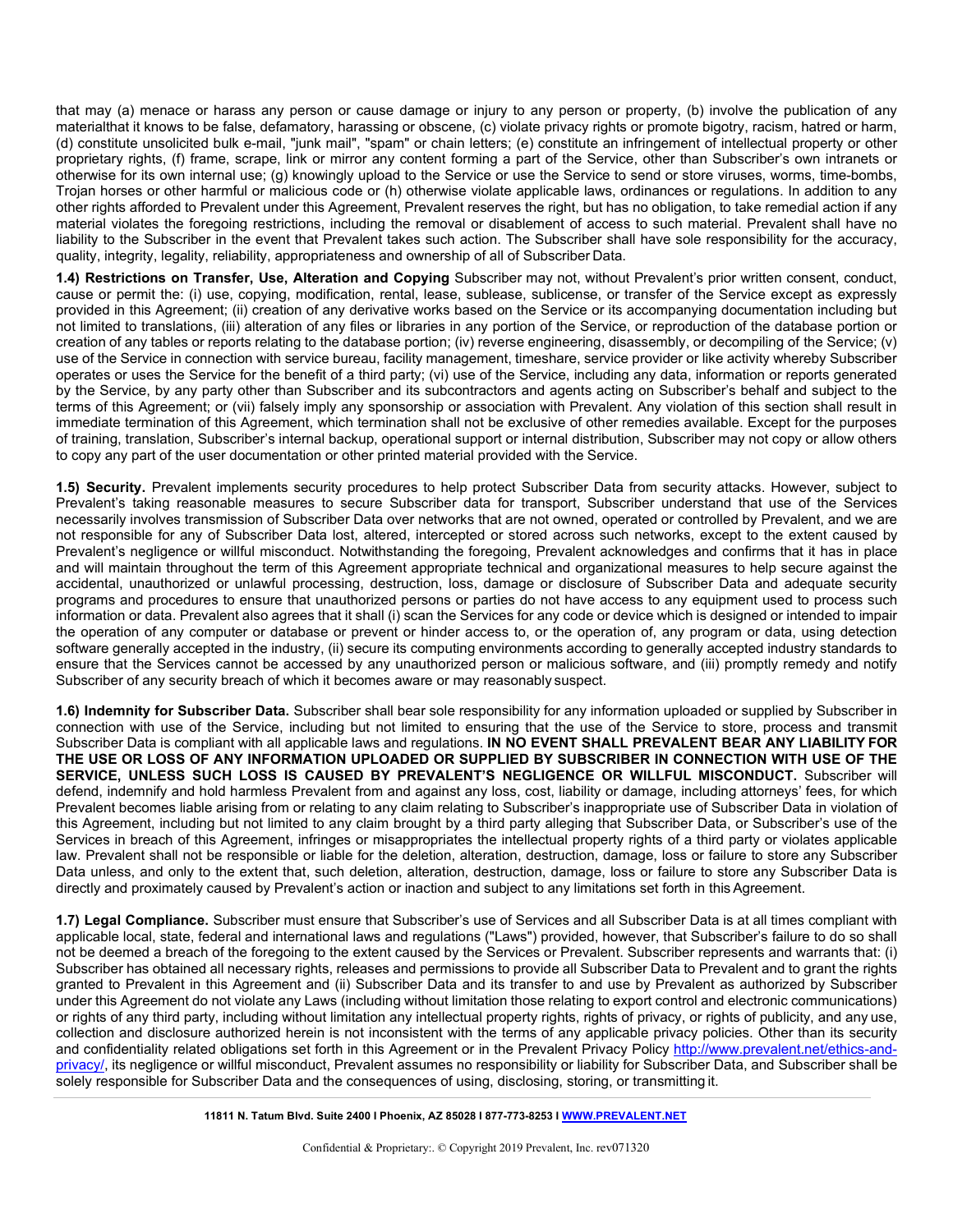**1.8) Subscription Term.** Unless otherwise set forth in the Prevalent Sales Quote or the Prevalent Reseller sales Quote, the Subscription Term shall be for an initial period beginning on the date Prevalent delivers the log-in credentials for the Services to Subscriber or otherwise makes the Services available and ending twelve (12) months thereafter, unless earlier suspended or terminated in accordance with this Agreement. Following the initial Subscription Term, the Services shall renew for subsequent oneyear periods upon written agreement between the parties no less than thirty (30) days prior to the expiration of the current Subscription Term. Fees shall be invoiced and paid in advance of the applicable renewal payable in accordance with Section 2.1 in this Agreement.

**1.9) Limited Warranty.** Prevalent represents and warrants to Subscriber that the Service will in substantial compliance with the Prevalent Software Service Description attached hereto as Attachment B. In the event of a breach, Subscriber will promptly notify Prevalent of the non-conformity in writing and Prevalent will use reasonable commercial efforts to repair the Service to operate in compliance with its Prevalent Software Service Description and in compliance with the Service Level Agreement set forth in Attachment A. Subscriber's exclusive remedy for breach of this warranty is for Prevalent to correct or work around the reported malfunction upon request. If the malfunction persists in causing a material failure in Subscriber's production instances of the Service, causing a failure to conform to the

Prevalent Software Service Description without correction or work-around forty-five (45) days after written notice to Prevalent of a warranty claim under this Section 1.9, then Subscriber may terminate without liability for the balance of the terminated Services and receive a refund for all pre-paid Services, not yet delivered, as their exclusive remedy. All limited warranties on the Service are granted only to Subscriber and are non-transferable. This remedy represents Prevalent's exclusive duty and Subscriber's sole remedy even in the event that the remedy should fail in its essential purpose.

Prevalent makes no warranty that the Software will meet Subscriber's requirements or operate under Subscriber's specific conditions of use. Except as otherwise expressly provided herein, Prevalent makes no warranty that operation of the Service will be secure error free, or free from interruption. **EXCEPT AS EXPLICITLY PROVIDED IN THIS AGREEMENT OR OTHERWISE AGREED TO IN WRITING BY PREVALENT, PREVALENT MAKES NO WARRANTIES, EXPRESS OR IMPLIED, IN FACT OR IN LAW, INCLUDING, BUT NOT LIMITED TO, ANY IMPLIED WARRANTIES OF MERCHANTABILITY OR FITNESS FOR A PARTICULAR PURPOSE OTHER THAN AS SET FORTH IN THIS AGREEMENT. SUBSCRIBER MUST DETERMINE WHETHER THE SERVICE SUFFICIENTLY MEETS SUBSCRIBER'S REQUIREMENTS FOR SECURITY AND UNINTERRUPTABILITY. EXCEPT TO THE EXTENT ATTRIBUTABLE TO A BREACH OF PREVALENT'S SECURITY OR SERVICE LEVEL OBLIGATIONS HEREUNDER, SUBSCRIBER**  BEARS SOLE RESPONSIBILITY AND ALL LIABILITY FOR ANY LOSS INCURRED DUE TO FAILURE OF THE SERVICE TO MEET **SUBSCRIBER'S REQUIREMENTS. EXCEPT TO THE EXTENT ATTRIBUTABLE TO EITHER PARTY'S GROSS NEGLIGENCE OR WILFULL MISCONDUCT, OR SERVICE LEVEL OBLIGATIONS HEREUNDER, PREVALENT WILL NOT, UNDER ANY CIRCUMSTANCES, BE RESPONSIBLE OR LIABLE FOR THE LOSS OF DATA ON ANY SUBSCRIBER COMPUTER OR INFORMATION STORAGE DEVICE. IN ADDITION, SUBSCRIBER ACKNOWLEDGES AND AGREES THAT (A) THE SERVICE DOES**  NOT CONSTITUTE THE PROVISION OF LEGAL ADVICE OR SERVICES IN ANY MANNER; (B) THE SERVICE DOES NOT ENSURE **SUBSCRIBER'S COMPLIANCE WITH ALL APPLICABLE INDUSTRY REGULATIONS AND LAWS; AND (C) SUBSCRIBER IS SOLELY RESPONSIBLE FOR ITS COMPLIANCE WITH APPLICABLE LAWS RULES AND REGULATIONS.**

**1.10) Indemnification.** Prevalent, excluding actions based upon Subscriber Data or Third Party Data, shall defend Subscriber, at Prevalent's expense, against any claims, demands, suits or proceedings ("Claims") made or brought against Subscriber by a third party alleging that the use of the Service as contemplated hereunder, infringe a patent, copyright, trademark, or other intellectual property right of a third party or misappropriates such third party's trade secrets. Further, Prevalent shall indemnify and hold Subscriber harmless against all costs (including reasonable attorneys' fees) to the extent arising out of or in connection with such Claims. Upon receiving notice of a Claim, Subscriber shall (a) give Prevalent prompt written notice of the Claim; (b) give Prevalent sole control of the defense and settlement of the Claim (provided that Prevalent may not settle or defend any claim unless it unconditionally releases Subscriber of all liability and does not attribute any blame or contributory fault to Subscriber); and (c) provide to Prevalent, at Prevalent's cost, all reasonable assistance in the defense or settlement of such Claim. In addition to Prevalent's obligations above, Prevalent may, at its expense: (a) secure the right for Subscriber to continue to use the Software, (b) modify the Software so as to make it non-infringing, or (c) provide Subscriber with a functional non-infringing replacement. If none of these alternatives is commercially practicable, Subscriber will have the option to return the Software to Prevalent, and Prevalent will refund a pro-rated amount of the fees paid for the current subscription term, using straight line depreciation. This Section 1.10 states Prevalent's entire liability and Subscriber's exclusive remedy for any claim of intellectual property infringement under this Agreement.

**1.11) License by Subscriber to Use Feedback.** Subscriber grants Prevalent a worldwide, perpetual, irrevocable, royalty-free license to use and incorporate into the Services any suggestion, enhancement request, recommendation, correction or other feedback provided by Subscriber or Users relating to the operation of the Services but on an anonymized basis and without identification or attribution to Subscriber.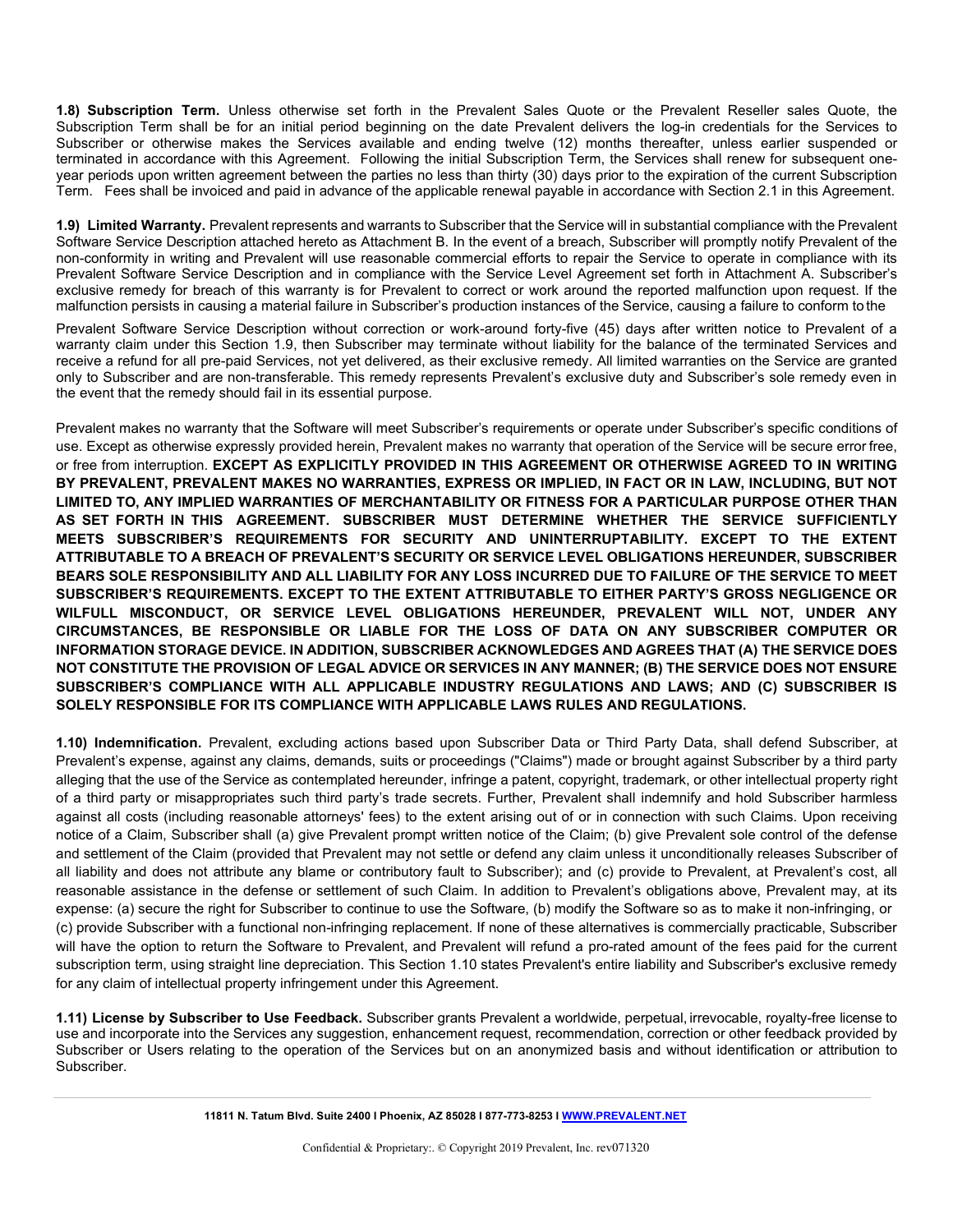## **II GENERAL TERMS AND CONDITIONS**

**2.1) Fees, Invoices and Payment**. Subject to performance of the Services in accordance with the Agreement, Subscriber shall pay Prevalent or the Prevalent Reseller the fees for the Services set forth in the Prevalent Sales Quote or the Prevalent Reseller sales Quote (the "*Fees*"). The Fees include all charges associated with the Services including all incidental costs except for taxes and expenses. Prevalent shall submit invoices for Services delivered in accordance with the payment schedule set forth in the Prevalent Sales Quote or the Prevalent Reseller Sales Quote. Subscriber shall pay all invoices within 30 days of receipt of the invoice; thereafter unpaid balances which are not the basis of a good faith dispute shall accrue interest at a rate of 1.5% per month. If Subscriber fails to pay all invoices or charges for referencing these Terms within thirty (30) business days of Prevalent's notice or the Prevalent's Reseller notice to Subscriber that payment is past due or delinquent in addition to Prevalent's other remedies, Prevalent may suspend or terminate access to and use of the Service by Subscribers. At the expiration of each Subscription Term, Prevalent may increase or adjust the Fees by up to 5% annually by providing Subscriber at least 30 days prior written notice ("Annual Fee Adjustment").

**2.2) Upgrades.** If Subscriber chooses to upgrade a Service or increase the number of authorized Subscribers during the Subscription Term (a "Subscription Upgrade"), any incremental Subscription Charges associated with such Subscription Upgrade will be prorated over the remaining period of Subscriber's then current Subscription Term and will be due and payable upon implementation of such Subscription Upgrade. In any future Subscription Term, no refunds or credits for Subscription Charges or other fees or payments will be provided to Subscriber if Subscriber elects to downgrade their Service Plan.

**2.3) Expenses.** Travel and expenses are not included in the Service installation and configuration that appears in the Prevalent Sales Quote or the Prevalent Reseller Sales Quote. Prevalent, or the Prevalent Reseller, will be reimbursed for those expenses that have been incurred in accordance with this Agreement and itemized on its invoice and accompanied by adequate, supporting documentation. Unless otherwise agreed to in advance, all expenses shall be invoiced in arrears after Prevalent, or the Prevalent Reseller has incurred the Expense and after Subscriber has provided prior written approval for reimbursement.

**2.4) Equitable Relief.** Subscriber acknowledges that any use or disclosure of the Software in a manner inconsistent with the terms of this Agreement, or breach of confidentiality may cause Prevalent or the Prevalent Reseller irreparable damage for which other remedies may be inadequate, and Subscriber agrees not to oppose any request to a court of competent jurisdiction by Prevalent or the Prevalent Reseller for injunctive or other equitable relief seeking to restrain such use or disclosure. Subscriber waives any right it may have to require Prevalent or the Prevalent Reseller post a bond or other form of security as a precondition to any such injunctiverelief.

**2.5) Severability.** If any provision of this Agreement shall be held to be invalid or unenforceable, the remainder of this Agreement shall remain in full force and effect. To the extent any express or implied restrictions are not permitted by applicable laws, these express or implied restrictions shall remain in force and effect to the maximum extent permitted by such applicablelaws.

**2.6) Confidential Information.** "Confidential Information" means any information one party discloses to the other under this Agreement which is identified as confidential or proprietary. Confidential Information does not include information which: is rightfully obtained by the recipient without breaching any confidentiality obligations; is or becomes known to the public through no act or omission of the recipient; the recipient develops independently without using Confidential Information; or is disclosed in response to a valid court or governmental order if the recipient notifies the disclosing party and assists in any objections. The recipient may use Confidential Information only for the purposes for which it was provided under this Agreement and shall treat it with the same degree of care as it does its own similar information, but with no less than reasonable care. This section shall not affect any other confidential disclosure agreement between the parties. The parties agree that upon the termination or expiration of this Agreement, they will promptly return or destroy any Confidential Information received upon request.

**2.7) Limitation of Liability.** Except for breach of Subscriber's payment obligations or situations arising as a result of either party's gross negligence or willful misconduct, or a breach of confidentiality or indemnity provisions granted hereunder, each party's aggregate liability to the other for claims arising out of or relating to this Agreement, whether for breach or in tort, is limited to the price charged to Subscriber for the Services. **EXCEPT IN THE CASE OF GROSS NEGLIGENCE OR WILLFUL MISCONDUCT, BREACH OF CONFIDENTIALITY, OR INDEMNIFICATION OBLIGATIONS,NEITHER PARTY WILL BE LIABLE FOR ANY INDIRECT, PUNITIVE, SPECIAL, INCIDENTAL OR CONSEQUENTIAL DAMAGES ARISING OUT OF THIS AGREEMENT (INCLUDING, WITHOUT LIMITATION, LOSS OF BUSINESS, REVENUE, PROFITS, GOODWILL, USE, DATA OR OTHER ECONOMIC ADVANTAGE) HOWEVER THEY ARISE, WHETHER IN BREACH OF CONTRACT, BREACH OF WARRANTY, OR IN TORT, INCLUDING NEGLIGENCE, AND EVEN IF THAT PARTY HAS PREVIOUSLY BEEN ADVISED OF, OR COULD REASONABLY HAVE FORESEEN, THE POSSIBILITY OF SUCH DAMAGES. LIABILITY FOR DAMAGES WILL BE LIMITED AND EXCLUDED, EVEN IF ANY EXCLUSIVE REMEDY PROVIDED ABOVE FAILS OF ITS ESSENTIAL PURPOSE.**

#### **2.8) BACKGROUND CHECKS**

As permitted and as may be required by law, Prevalent Employees and Subcontractors with access to Subscriber Data must pass a background check, which can be performed by Prevalent or by a contractor that is authorized by Prevalent to perform background checks. If Prevalent performs the background check, Prevalent will provide verification to Subscriber upon request that it performed such

**11811 N. Tatum Blvd. Suite 2400 I Phoenix, AZ 85028 I 877-773-8253 [I WWW.PREVALENT.NET](http://www.prevalent.net/)**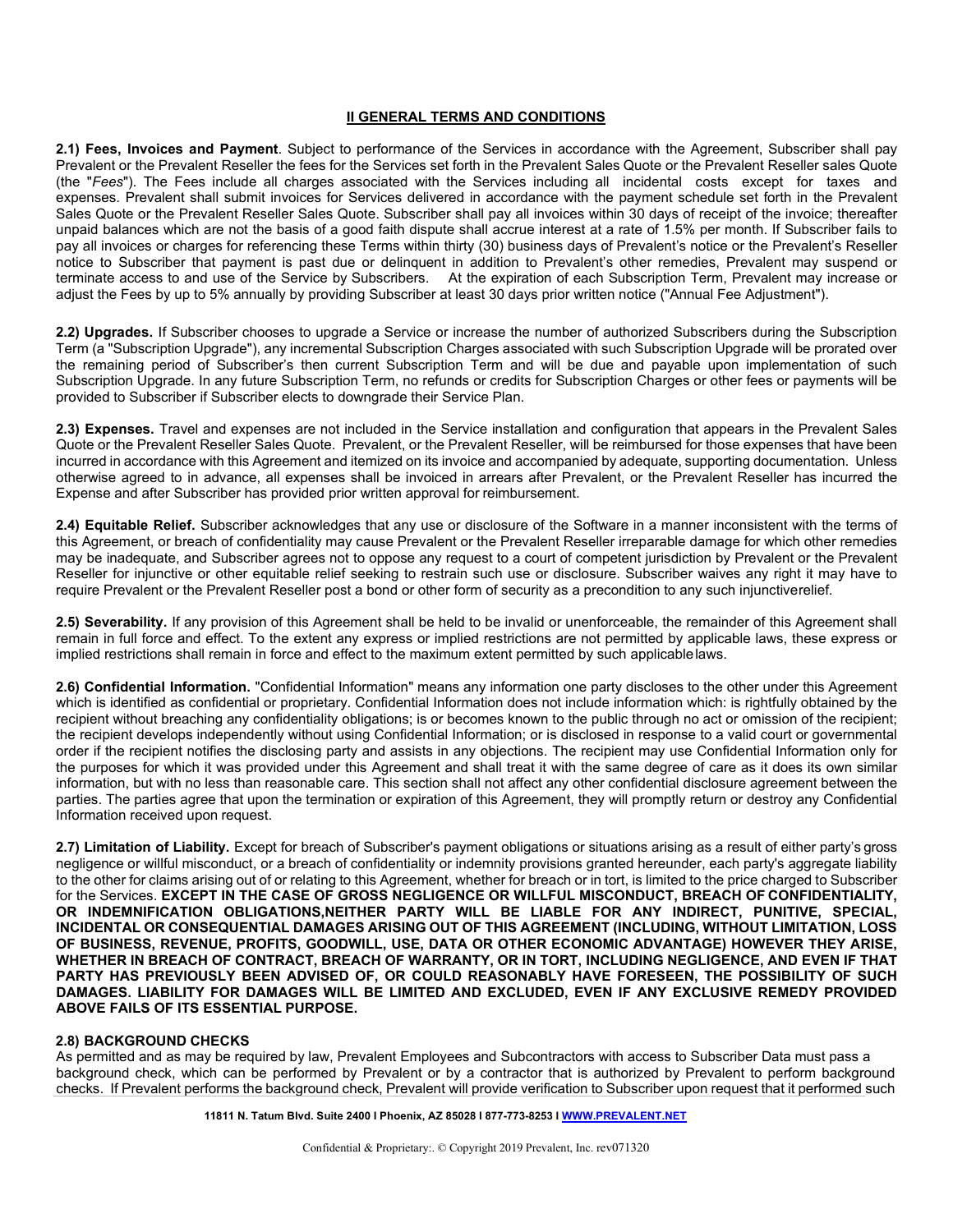background screenings for all existing Prevalent Employees involved with access to Subscriber Data at the time such employees were hired by Prevalent or at some subsequent time that is prior to their involvement in the provision of Services to Subscriber. Background screenings pursuant to this section must be updated at least every seven (7) years.

Background screenings under this Section will be conducted in accordance with applicable local, state and federal law and at a minimum shall include the following:

- (a) Verification of identification, citizenship and Social Security Number;
- (b) or a series of repeated convictions a criminal history search to identify felony convictions conducted in the employee's current county of residence and prior county of residence (if applicable) for the immediate preceding seven year period; an adverse result may include a felony conviction in the last seven years for job related crimes, typically characterized as crimes of violence, dishonesty, theft, drugs,; and
- (c) Patriot Act check.
	- Federal Search:
		- National Criminal Records
		- International Criminal Records
		- State-specific Sex Offender Records
- (d) Felonies: No year limit
	- SSN Trace
	- Credit Report (for mutually agreed Positions of Trust)
	- Motor Vehicle Report
	- -Watches and Sanctions:

Denied Persons List Excluded Parties List FBI Most Wanted Terrorist List FDA Debarment List Specially Designated Nationals & Blocked Persons List (include OFAC)

A failure to pass a background screening or confirmed felony conviction must be reported to Subscriber prior to involvement in the provisions of Services. Furthermore, any confirmed felony conviction or any alleged offense involving illegal drugs, violence, or a breach of fiduciary duty after the background screening has been completed must be reported to Subscriber before such Prevalent Employee can continue any involvement in the provisions of Services.

**2.9) Hiring of Personnel.** Subscriber will not recruit any personnel Prevalent assigns to perform Services until one year after completion of the applicable Services, including initiating personal contact for the purpose of hiring, but excluding any general advertisement or other general public and undirected communication with respect to a job position.

## **2.10) Termination:**

- a.) **EVENTS CONSTITUTING TERMINATION** Either party may terminate this Agreement if the breaching party fails to cure any breach of this Agreement within thirty (30) days of written notice from the non-breaching party specifying such breach.
- b.) **OBLIGATIONS UPON TERMINATION** Upon termination of this Agreement, Subscriber shall discontinue use of the Service and shall extract all Subscriber Data from the Services within thirty (30) days of the date of termination unless otherwise agreed.
- c.) **SURVIVAL UPON TERMINATION** The other rights and obligations of the parties pursuant to Articles; 1.3, Restrictions on Transfer; 1.5, Indemnification for Subscriber Data; 1.7, Legal Compliance; 1.9, Limited Warranty; 1.10, Indemnification; 2.6, Confidential Information; 2.7, Limitation of Liability; 2.9, Hiring Personnel; 2.10, Termination and 2.11. Audit; and 2.14Waiver & Severability of this Agreement shall survive and continue after any termination of this Agreement.

**2.11) Audit.** Upon reasonable notice to either party, and during normal business hours, will have the right to audit the other party to ensure compliance with the terms of this Agreement. Such audit shall be no more than one such audit in any twelve (12) month period during the Term (unless otherwise required by regulators or applicable law). The party requesting the audit will: (i) schedule each audit at a mutually agreeable time to the other party; (ii) will be responsible for all time and materials costs of its own or thir d party auditors retained to conduct the audit; (iii) abide by the other party's reasonable security policies and practices; will be strictly limited to the terms of this Agreement.

**2.12) Market Assistance.** Subscriber consents to participate in and will cooperate with Prevalent in developing a case study that would be subject to Subscriber's review and approval and that Prevalent could then use in its future marketing efforts. Subscriber will subject to their prior approval, agree to act as a customer reference for Prevalent in future sales opportunities.

**2.13) Headings.** Headings of sections in this Agreement are inserted for convenience only, and are in no way intended to limit or define

#### **11811 N. Tatum Blvd. Suite 2400 I Phoenix, AZ 85028 I 877-773-8253 [I WWW.PREVALENT.NET](http://www.prevalent.net/)**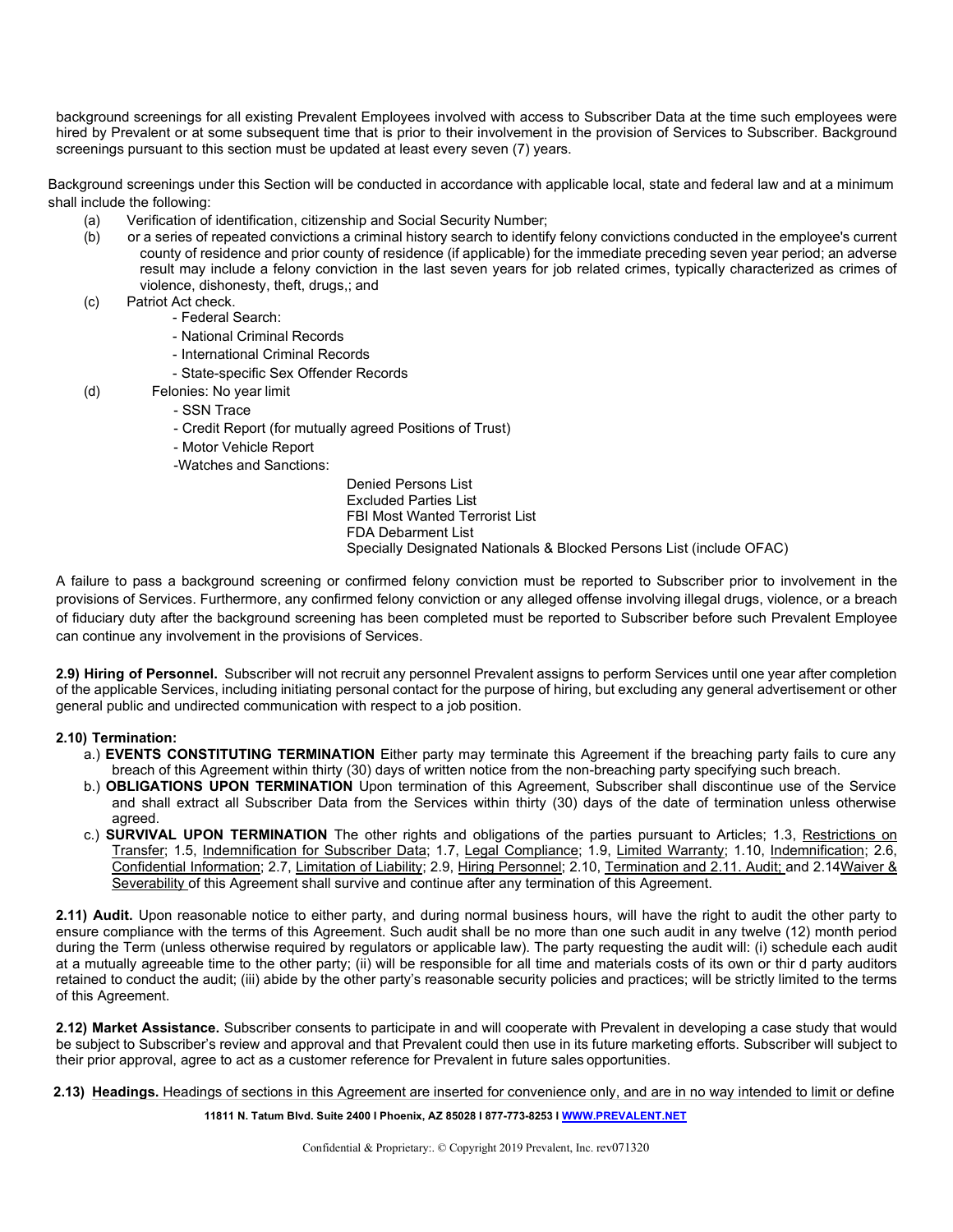the scope and/or interpretation of this Agreement.

**2.14) Waiver & Severability.** Failure on the part of either party to give notice of default, or delay in exercising any right or remedy hereunder, shall not operate as a waiver of any such right or remedy except as otherwise expressly stated in this Agreement. In the event that any provision of this Agreement is held invalid, illegal or unenforceable, the remaining provisions shall be enforced to the maximum extent permitted by applicable law.

**2.15) Force Majeure.** Neither party will be liable for any delay in performance hereunder if such delay is due to causes beyond the reasonable control of such party in the event Prevalent is the party unable to perform, Prevalent shall provide Subscriber with a pro-rata refund of fees paid upon any such termination as their exclusive liability and Subscriber's exclusive remedy for suchevent.

#### **2.16) Assignment.**

Except in the case of merger or sale of all or substantially all of a party's assets, neither party may assign or otherwise transfer any of its rights, duties or obligations under this Agreement without the prior written consent of the other party. Such consent may not be unreasonably withheld.

#### **2.17) General.**

a.) Disputes will be governed by the laws of the State of New Jersey, excluding its conflict of laws rules. The exclusive venue for any litigation arising out of or relating to this Agreement will be Somerset County, NJ; and the parties waive any claims of forum inconvenience.

b**.)** This Agreement, together with its Attachments constitutes the entire agreement between the parties relating to the Services, and supersedes all prior or contemporaneous oral or written communications, proposals, conditions, representations and warranties, and prevails over any conflicting or additional terms contained in any quote, purchase order, order document, acknowledgment, or other communication between the parties relating to the Services, even if Prevalent uses such order documents for invoicingpurposes.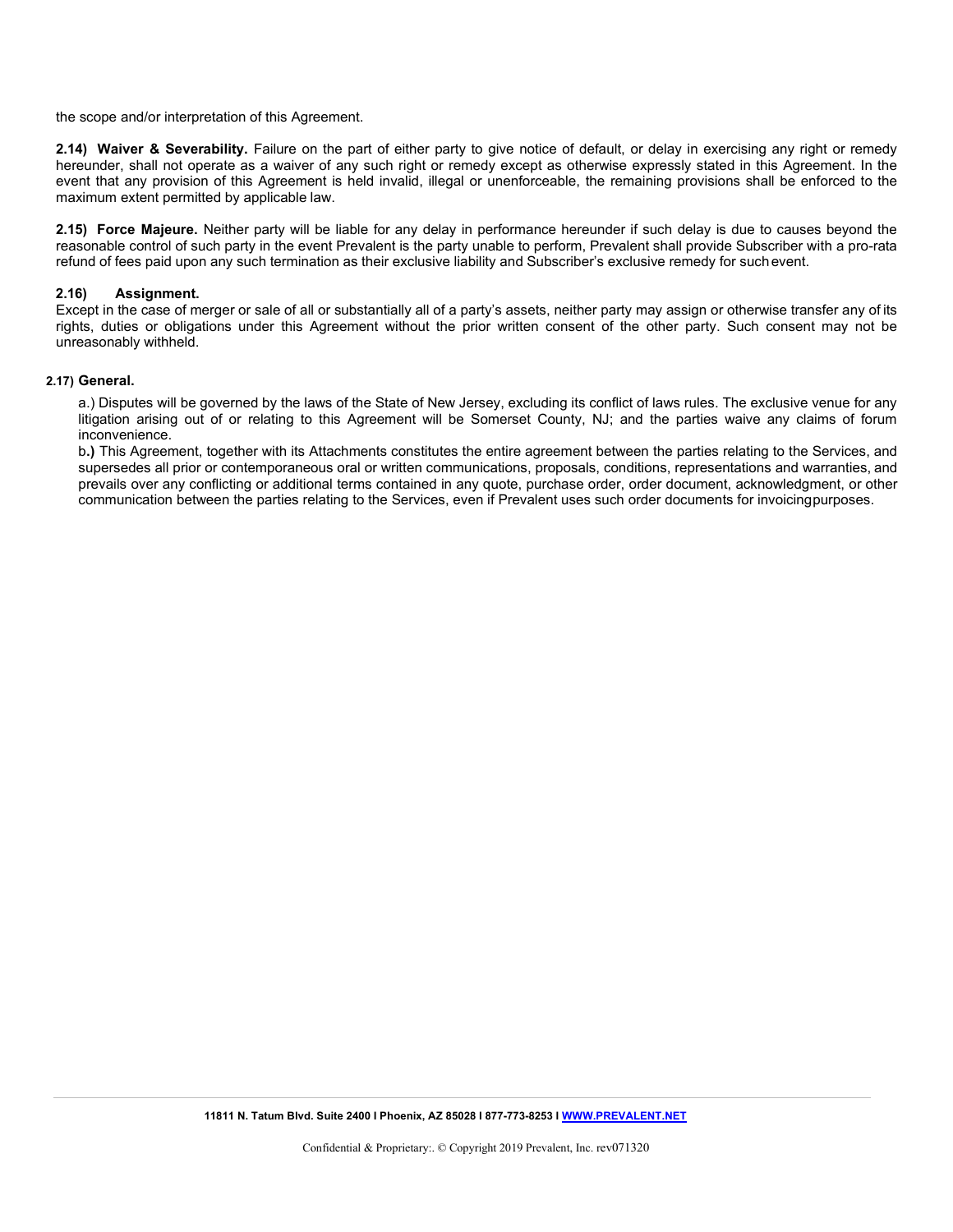## **Attachment A Service Level Agreement SERVICE LEVELS**

#### **INTRODUCTION**

This Attachment A sets forth certain levels of service that Provider is required to meet in performing the Services during the Term (**"Services Levels"**). As used herein "Provider" means Prevalent, Inc. and "Company" means you, the Subscriber identified in the above SaaS Subscription Agreement.

### **1. GENERAL PROVISIONS**

#### **1.1 Measurement and Reporting.**

A. Except as otherwise agreed upon by the Parties, Provider will monitor its actual performance of the Services against the Service Levels. Provider will provide automated tools, collect and provide to Company the data reasonably made available to it by such tools, and be responsible for measuring performance against the Service Levels. Provider's failure to properly measure performance with respect to any particular Service Level for any month will be a Service Level Default with respect to such Service Level for such month.

**B.** Provider will provide Company with a set of hard- and soft-copy reports to verify Provider's performance and compliance with the Service Levels. Detailed supporting information for all reports will be provided to Company in spreadsheet form, or such other form as reasonably requested by Company. The raw data, detailed supporting information, and other data produced or derived from measurement of the Services will be Company Data, and may be accessed by Company on-line and in real time, where feasible, at any time during the Term.

#### **2. DEFINITIONS**

All capitalized terms used but not defined in this Attachment A have the meanings assigned to them in the Agreement. For purposes of this Attachment A, the following terms have the following meanings:

**2.1 "Actual Uptime"** means the aggregate amount of time within Scheduled Uptime when Services are actually available for normal business use by Company or users, as applicable (i.e., Actual Uptime = Scheduled Uptime – Outage). Services are actually available for normal business if they can be used in accordance with its intended functionality, with the required database files and tables being accessible with current data.

**2.2 "Availability"** means the Actual Uptime expressed as a percentage of the Scheduled Uptime (i.e., Availability % = (Actual Uptime)/Scheduled Uptime x 100%).

**2.3 "Downtime"** means an Outage that continues for a period of more than ten (10) minutes.

**2.4 "Monthly Charge"** means the amount Provider invoices Company for the Services for a given month; where Provider has quotes fees based upon a longer term the Monthly Charge will be calculated as the monthly pro rata amount of the longer term quoted..

**2.5 "Outage"** means any interruption of five (5) minutes or more during which ten percent (10%) or more of Company or users are unable to access the System or their access to the System is substantially impaired (including through significant logondelay).

**2.6 "Service Level Default"** means an occurrence of Provider's failure to meet any Service Level.

**2.7 "Scheduled Uptime"** means the period of time (days of the week and hours per day) the Services are expected to be available to Company for normal business use. Scheduled Uptime excludes maintenance windows for the Services.

## **3. SERVICE LEVEL PROCESS**

**3.1 Reevaluation of Service Levels.** Section 5.1 of this Attachment A. identifies the Service Levels that apply during the Term, subject to the following:

**A.** The numerical values associated with such Service Levels (e.g., Availability of 99.8%) will be subject to Company's and Provider's mutual reevaluation three (3) months after the Effective Date. The purpose of such reevaluation is to confirm or change the numerical value based upon the average performance of Provider with respect to the applicable Service Level during such three (3) month period. Company and Provider may agree to adjust the Service Levels at this time.

**B.** The Parties agree that the Service Levels confirmed or changed in accordance with Section 3.1A above will not be less than those levels reasonably and consistently achievable with the systems and environments used to provide the Services if used in accordance with the practices and standards used in well-managed operations performing services similar to theServices

**3.2 Additions/Modifications to Service Levels.** The Parties will cooperate to identify additional Service Levels in furtherance of the objective of having a comprehensive set of Service Levels that provide a fair, accurate, and consistent measurement of Provider's performance of the Services. In response to changes in Company's business needs or to reflect changes in or evolution of the Services, Company and Provider will, at least once per year, review and assess any changes and agree to add or substitute new Service Levels to meet such objective(s) as may be redefined from time to time during the Term.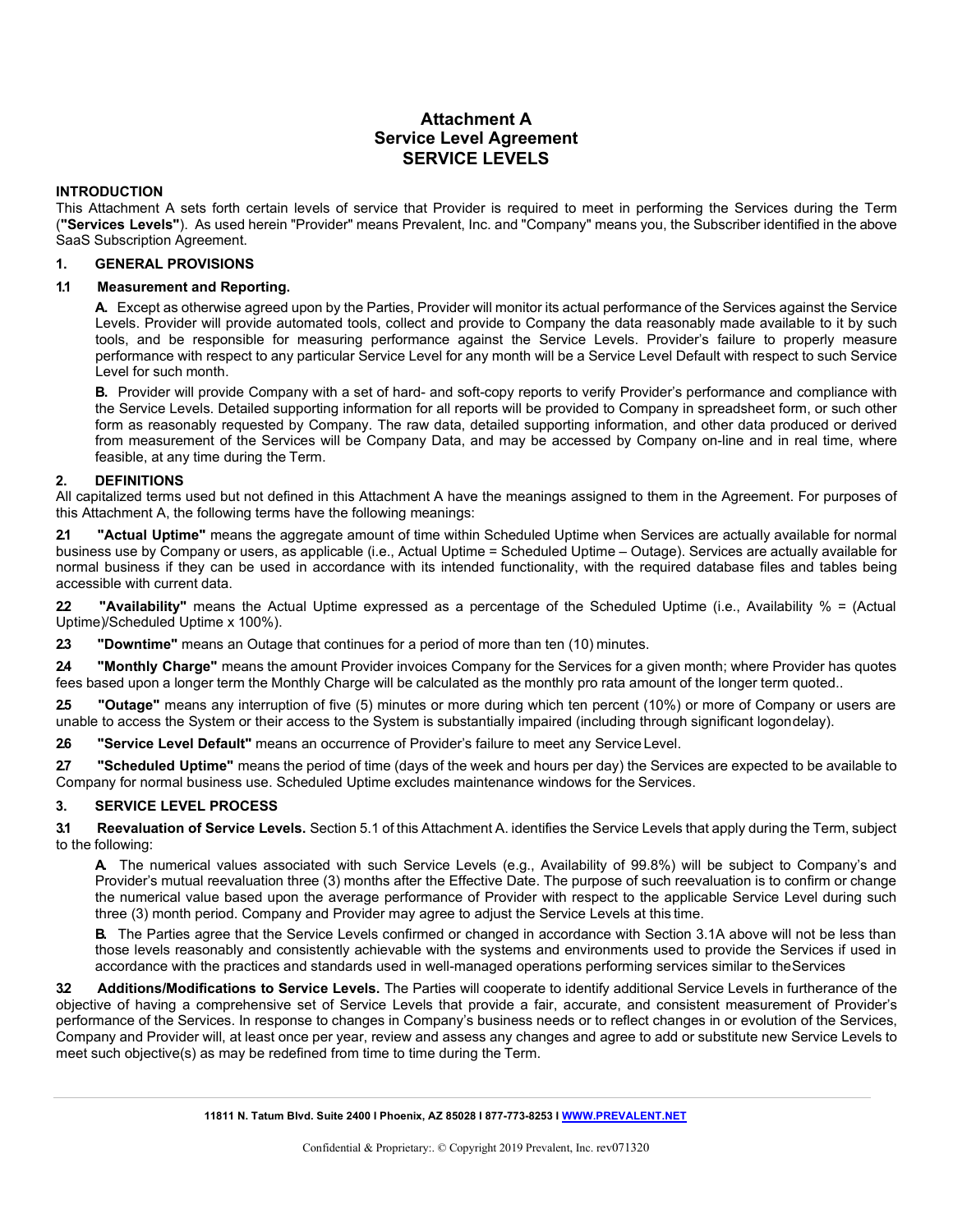## **3. SERVICE LEVELS**

Provider must meet or exceed the Service Levels described in this Attachment A, including Section 5.1.

**4.1 System Availability and Performance.** Provider must maintain availability and performance of the System to users so as to meet or exceed the Service Levels set forth in Section 5.1.

**4.2 System Capacity.** Provider must provide sufficient hosting capacity to target the Service Levels, availability and performance objectives in Section 5.1. Company will work with Provider to forecast and anticipate unexpected increases in System usage due to any unusual events that could change the rate of System usage typically observed in normal site operation.

**4.3 Response Time.** Provider must manage equipment, bandwidth, and network response times to target Service Levels and performance objectives stated in Section 5.1.

## **5. SERVICE LEVEL DEFAULTS**

### **Credits.**

The SLA credits are calculated as a % of the Monthly Charge owed by Company for the month during which the Service Level Default occurs. Where Prevalent fails to attain the 99.8% service level, rather than the Service Credit set forth above Subscriber may elect to demand a pro-rata refund based upon the number of days outside of the Service the 99.8% service level and the refund will be determined on a pro rata basis using the annual Service Subscription fee stated in the Prevalent sales Quote. The refund will be paid at the end of the calendar quarter; this represents Prevalent's sole liability for that Service level breach and Subscriber's sole remedy.

## **5.1 SERVICE LEVELS**

## **I. SERVICE LEVEL: SYSTEM AVAILABILITY.**

Provider will provide the Application Services 24 hours per day, 365 days per year with an Availability of 99.8%, excluding scheduled maintenance, which will not be performed during Company's normal business hours of operation. Provider will provide Company with its maintenance schedule and will notify Company in advance of any non-scheduled maintenance.

## **II. SERVICE LEVEL: MONITORING AND RESPONSE TIME.**

Provider will respond to and resolve System faults based on the severity levels detailed below. The time clock will restart any time a severity level is changed. "Response" means the time Provider takes from its receipt of a problem report until it begins work to resolve the problem. "Target Resolution" means estimated amount of time to provide a work around or other resolution.

| <b>SEVERITY</b><br><b>LEVEL</b> | <b>FAULT DESCRIPTION</b>                                                                                              | <b>RESPONSE</b> | <b>Target Resolution</b> |
|---------------------------------|-----------------------------------------------------------------------------------------------------------------------|-----------------|--------------------------|
| Severity 1                      | <b>Production</b><br>system is<br>down,<br>impacting all Prevalent applications.                                      | 1 hour          | 4 hours                  |
| <b>Severity 2</b>               | Ability to use the Application Services, but<br>Company operation is severely restricted and<br>no workaround exists. | 4 hours         | 1 business day           |
| <b>Severity 3</b>               | Ability to use the Application Services with<br>faults that cause minor disruption to service.                        | 1 business day  | ASAP                     |

#### **III. SERVICE LEVEL: SECURITY.**

- **A. Physical and Technical Security.** Provider will provide appropriate and adequate physical and technical security for the Application Services, including, but without limitation, thefollowing:
	- 1. Provider will have Representatives capable of identifying, categorizing, and responding to a security incident.
	- 2. Provider will implement a security fix across the infrastructure in accordance with Provider's regularupdateprocess.
	- 3. Provider will promptly shut down ALL access to the System, or any component of it associated with the Application Services, responding to a request by Company's securitymanager.
	- 4. Provider will not directly or indirectly subcontract, assign, or transfer, permit, or allow any portion of the Services, related support, or other activities under the Agreement offshore, meaning outside the continental United States, Canada or the United Kingdom, without the express prior written consent of theCompany.

**11811 N. Tatum Blvd. Suite 2400 I Phoenix, AZ 85028 I 877-773-8253 [I WWW.PREVALENT.NET](http://www.prevalent.net/)**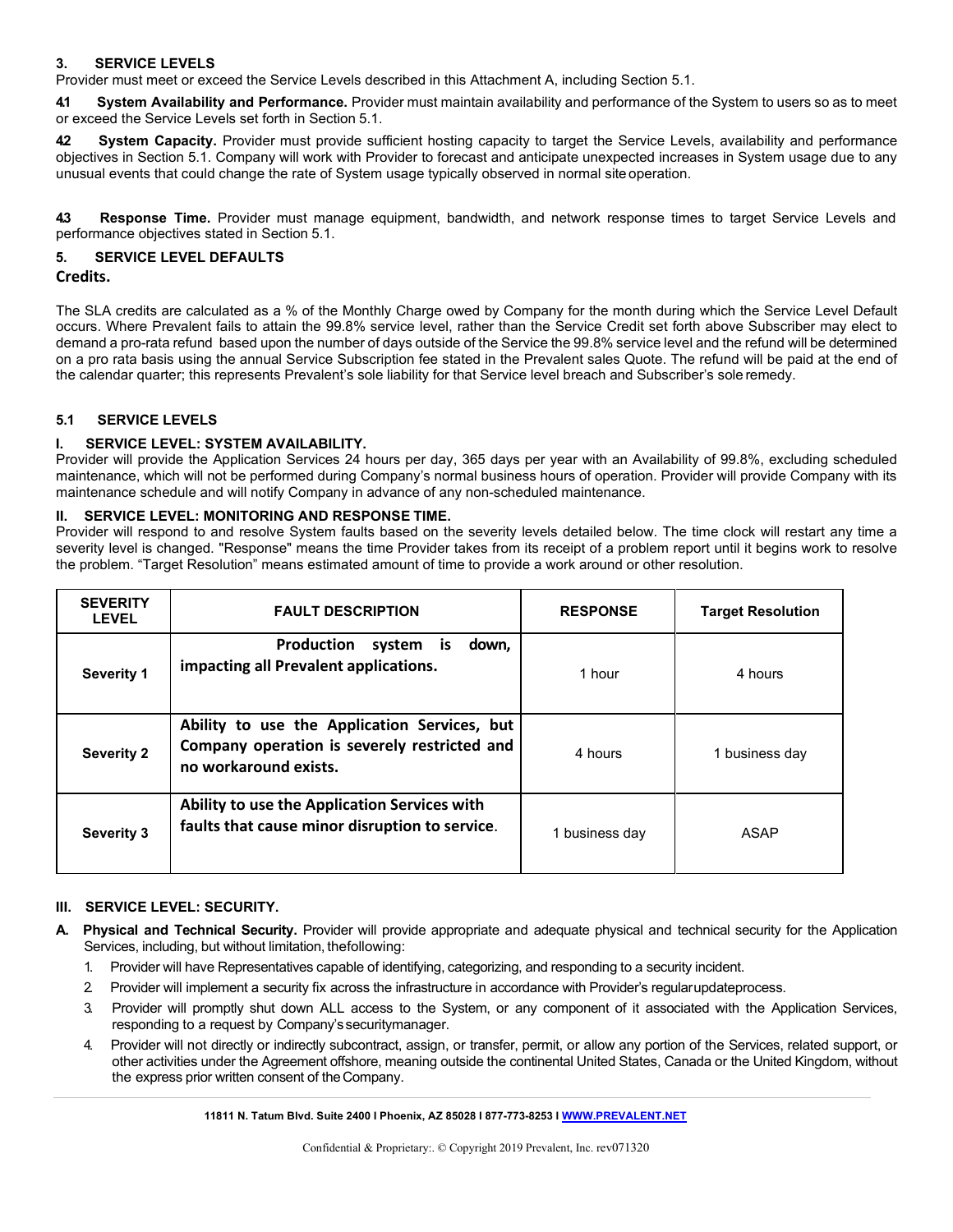- 5. Provider will require all permitted subcontractors and/or third party service providers utilized either directly or indirectly by Provider in the performance of Services (**"Third Party Service Provider"**) to adhere to, and with all requirements of the Agreement, including, but not limited to, the Company security requirements set forth in the Agreement.
- 6. Provider will conduct annual independent security reviews and audits by a reputable and nationally known independent third party audit firm to ensure that Provider is meeting all of the physical and technical security requirements of the Agreement. Provider's audit agency will prepare a written audit report detailing audit findings. Provider will not store or transmit Company Data as clear text. Provider will store and transmit Company Data only in a secure and encrypted mode.
- 7. Provider will institute and maintain a separation of duties between application development, quality assurance, testing, and production environments.

#### **B. Security Event Notification.**

- If either Prevalent or Subscriber discovers or is notified of a breach or potential breach of security relating to the Subscriber Data ("Event"), (i) such party shall notify the other party of such breach or potential breach, and (ii) if the applicable Subscriber Data was in the possession of Prevalent or Subcontractors at the time of such breach or potential breach, Prevalent shall promptly (A) investigate and remediate the effects of the breach or potential breach, (B) provide Subscriber with information related to the breach or potential breach and coordinate with Subscriber while conducting the Prevalent's investigation; (ii) Prevalent agrees to reasonably cooperate with Subscriber to the extent Subscriber determines it is necessary to conduct its own investigation; and (iii) provide Subscriber with assurance reasonably satisfactory to Subscriber that such breach or potential breach has been remediated. Prevalent will cooperate fully with Subscriber regarding any notification for impacted individuals.
- **C.** Prevalent implements a comprehensive backup and recovery process. More specifically, snapshots of the data ("Snapshots") are performed every 24 hours, those Snapshots are stored for 14.
- **D. Secure Audit Repository.** Provider will log the following information to a secure audit repository:
	- Any OS patch or OS configuration changes and the user and IP address making them;
	- Account creation, deletions, and modifications (OS not application);
	- Failed attempt to access data;
	- Failed login;
	- Start/stop of server; and
	- Changes to firewall configuration files.